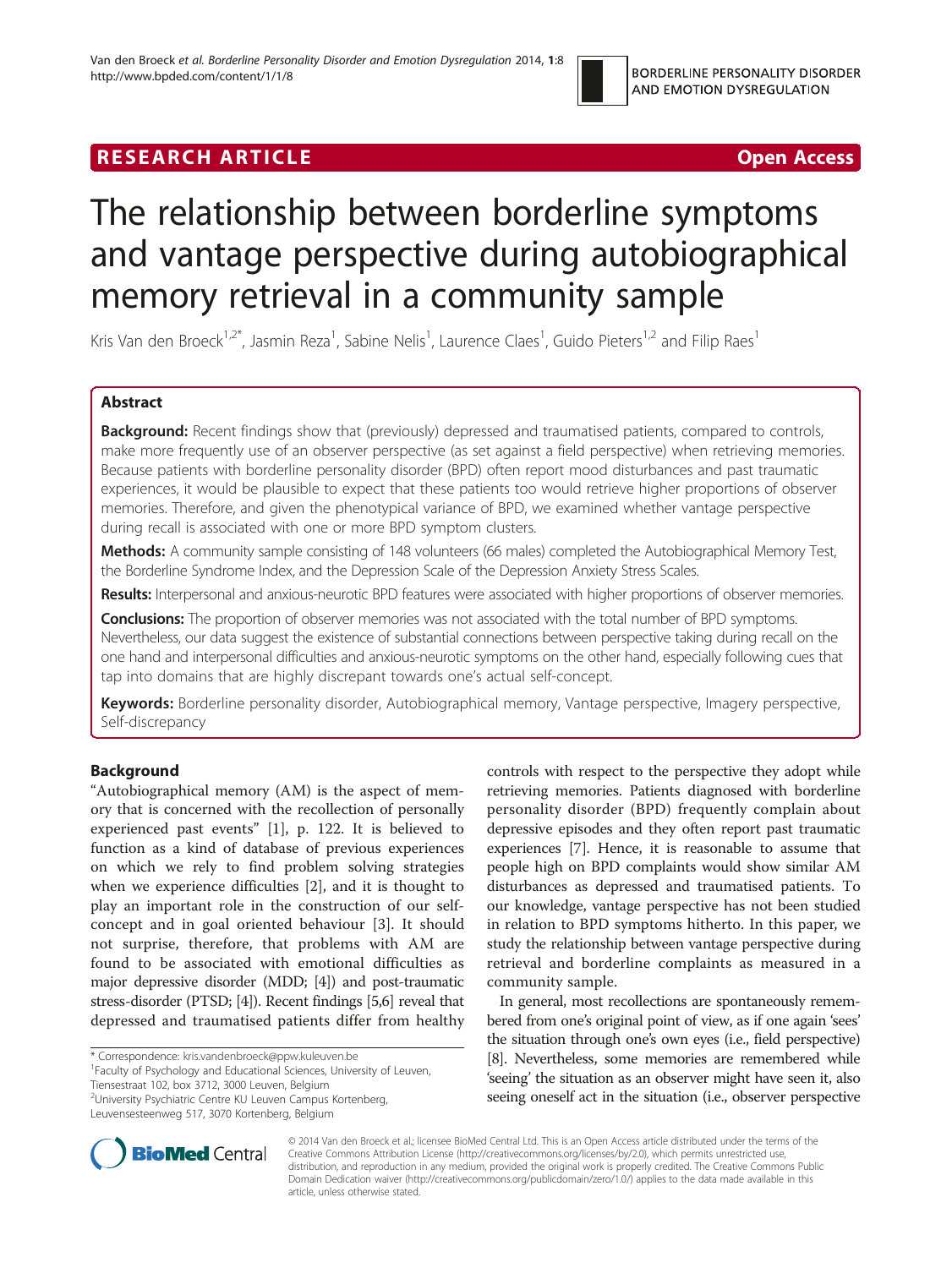or 'fly on the wall' perspective). Field memories are generally experienced as more emotional and detailed, whereas in observer mode one is more likely to focus on the objective circumstances than on the affective elements [\[9](#page-5-0)[-12](#page-6-0)] – but see also [[13](#page-6-0)] for less straightforward findings and interpretations. Traumatised and (formerly) depressed patients tend to retrieve larger proportions of observer memories compared to controls (in traumatised patients: e.g., [\[9\]](#page-5-0); in currently depressed patients: e.g., [[14](#page-6-0)]; in previously depressed patients: e.g., [[15](#page-6-0)]).

According to Kuyken and Moulds [[14\]](#page-6-0), there are at least two possibly compatible accounts that give rise to higher proportions of observer memories in depressed and traumatised patients. First, Kuyken and Moulds [[14\]](#page-6-0) suggest that observer memories are used when one evaluates oneself, or when one needs to compare the actual self with a former or future self [\[16,17\]](#page-6-0). Disappointments about goals that have not been attained and discrepancies between one's actual self and one's ideal self may lead to dejecting schemas about the self [\[18](#page-6-0)]. Such schemas may threaten the stability of the self. In order to prevent a reactive crash of the self, the Working Self, which is responsible for maintaining an integrated sense of self [[3](#page-5-0)[,19,20\]](#page-6-0), specifically searches for information that is in line with the initial thoughts about the self. Hence, the organism is driven to evaluate oneself over and over, thereby using observer memories repeatedly. As expected, Kuyken and Moulds [[14\]](#page-6-0) found positive correlations between the number of observer memories on the one hand and levels of self-evaluation on the other (also see [\[21](#page-6-0)]).

Second, following McIsaac and Eich [\[11\]](#page-6-0), Kuyken and Moulds [\[14\]](#page-6-0) suggest that the recollection of more observer memories may function as a cognitive functional avoidance strategy: The adoption of an observer perspective then, at least on the short term, prevents one from getting overwhelmed by intense and possibly painful emotions associated with intrusive memories that are common in depression and PTSD. Indeed, both clinical observations and research data [[5,](#page-5-0)[11,22,23\]](#page-6-0) show that PTSD patients tend to report about their traumatic experiences while adopting an observer perspective, suggesting that the observer perspective may be adaptive in regulating, or at least dampening, one's emotions. Furthermore, higher proportions of observer memories are found to be associated with outcomes on different avoidance measures (in depressed participants: e.g., [[14,24](#page-6-0)]; in traumatised participants: e.g., [[11,25](#page-6-0)]), again suggesting that the observer perspective may be an avoidance strategy.

Following the established associations between the use of an observer perspective during recall and MDD/PTSD, and given the presence of trauma and associated (painful) emotions, affect instability, and difficulties regarding the stability of the self in BPD patients (e.g., [\[26\]](#page-6-0), but see also the BPD criteria in DSM-IV, [\[4](#page-5-0)]), we hypothesised that BPD features would be positively associated with the frequency of observer memories. Additionally, we explored the role of self-discrepancy in relation to vantage perspective during recall.

# **Methods**

#### **Participants**

Hundred forty eight participants (66 males), all between 17 and 30 years of age  $(M = 21.34; SD = 3.22)$  participated and were recruited by the second author, Jasmin Reza, using her personal social network and its extensions (convenience sampling). The majority (60.2%) held a high school diploma, 11.5% held college level degrees, and 14.9% held master level degrees.

## **Instruments**

Autobiographical Memory Test (AMT, [[27](#page-6-0)]; Dutch written minimal instructions version with adaptation towards the concept of discrepancy, [[28](#page-6-0)]). In a first phase participants were presented with 20 cue words. Clinicians had judged half of these cues to be high discrepant (HD) for depressed patients, whereas the other half was not (i.e. low discrepant, LD; for details, see [[28](#page-6-0)]), but all cues had a positive valence. HD and LD cues were alternated, starting with a LD cue: polite, happy, honest, enjoying, just, optimistic, respectful, energetic, sincere, satisfied, intelligent, pleasurable, neat, self-assured, sensitive, relaxed, grateful, successful, reliable, and active. Respondents were instructed to write down autobiographical memories in response to each of the cues that were orally presented. Time limits were set at one minute per cue.

In a second phase participants were asked to go over their responses again and to judge vantage point of the retrieved memories by scoring each memory as 'p1' (being a field memory or memory retrieved from a  $1<sup>st</sup>$  person perspective), or 'p3' (being an observer memory or a memory retrieved from a 3<sup>rd</sup> person perspective). Occasionally, respondents did not succeed to respond with a valid memory to a cue. These answers were coded as 'No Response' by the experimenters afterwards. Respondents were also asked to rate their memories with respect to memory specificity, but these data go beyond the objective of this paper. Variable of interest is the total proportion of memories retrieved while using an observer perspective (%O). To compute %O, we only included the valid memories, excluding the answers coded as 'No Response'. Therefore, %O is the complement of the proportion of field memories. The written AMT has been used success-fully previously to assess memory specificity (e.g., [[29](#page-6-0),[30](#page-6-0)]).

Borderline Syndrome Index (BSI, [\[31](#page-6-0)]; Dutch translation, [[32\]](#page-6-0)). The BSI consists of 52 items describing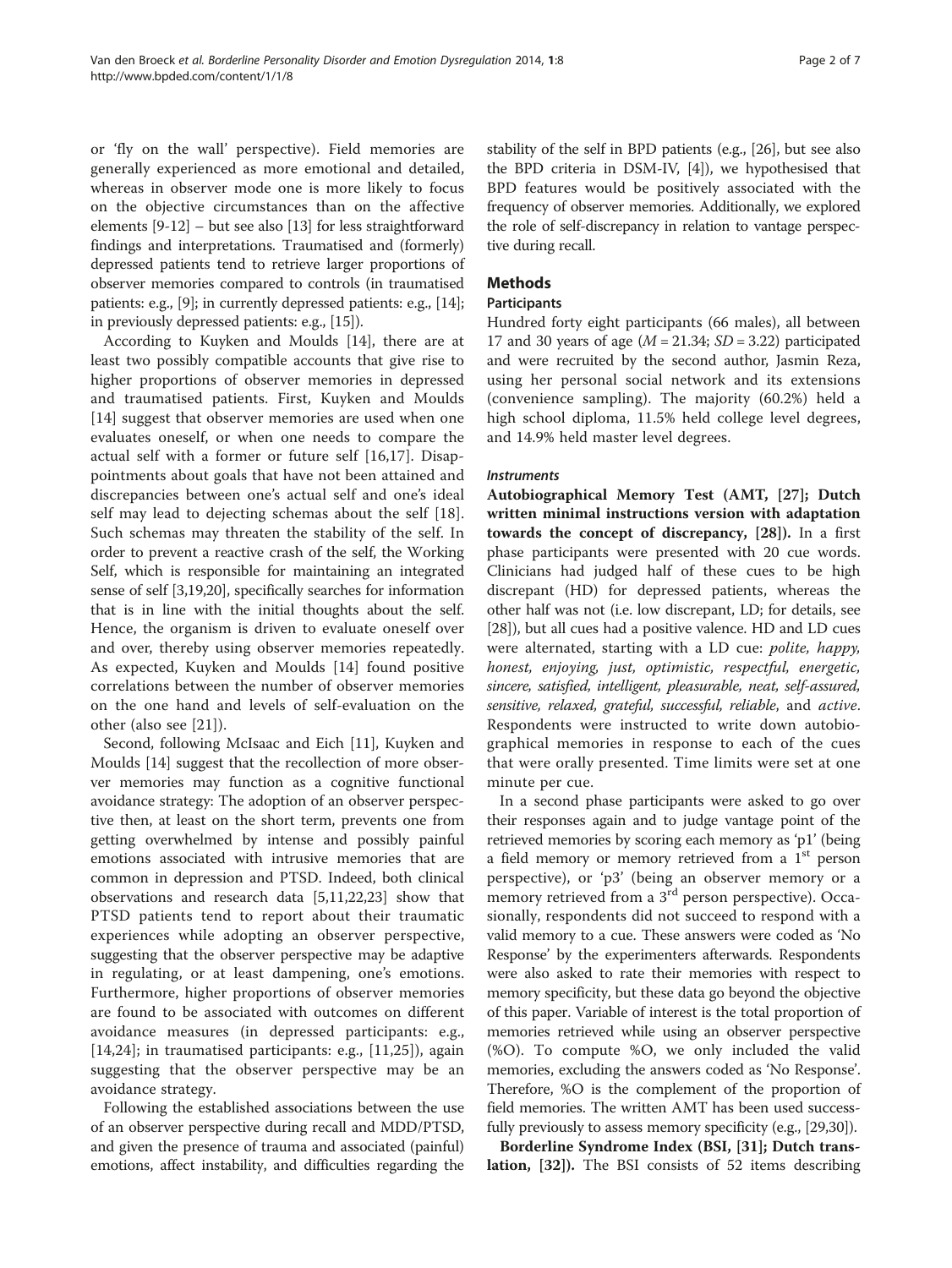features and characteristics of BPD. Items are judged on presence, and should therefore be answered with 'yes' or 'no'. Total scores range from 0 to 52, with higher scores reflecting greater levels of BPD pathology. Internal consistency in our sample was high, Cronbach's alpha = .89, for the total score. A four factor model was revealed in the Dutch version [\[31](#page-6-0)]: Subscales measure Negative Self-Definition (NSD; 13 items, Cronbach's alpha = .85), Difficult Interpersonal Relationships (DIR; 11 items, Cronbach's alpha = .69), Failing Social Skills (FSS; 10 items, Cronbach's alpha = .65), and Anxiety (ANX; 16 items, Cronbach's alpha = .60). Convergent validity of the Dutch translation we used was found to be high,  $r = .75$ (tested with the Diagnostic Interview for Borderline, [[32](#page-6-0)]).

Depression Anxiety Stress-Scales- Depression Scale (DASS21-D, [[33\]](#page-6-0); Dutch version, [\[34\]](#page-6-0)). We were only interested in the Depression subscale (7 items, Cronbach's alpha = .81 in the present study) of this 21-item self-report questionnaire. Respondents should score every item by indicating on a 4-point Likert scale to what extent the content of the item applied to them over the past week, ranging from 0 *(did not apply to me at all)* to 3 *(applied* to me very much, or most of the time). Higher scores indicate higher symptom severity. Psychometric properties were found to be good [[34](#page-6-0)].

## Procedure

This study was part of a larger study. Following written informed consent participants were invited to complete a battery of measures, including the ones described above, in the order presented above. Data administration was organised individually. Except for the AMT, no time limits were set. Most participants finished the test battery within one hour. This study is approved by the Ethical Committee of KU Leuven.

#### Results

#### Sample characteristics

Table [1](#page-3-0) includes the means, standard deviations, and ranges on all included variables. BPD complaints were limitedly reported (total BSI:  $M = 8.40$ ,  $SD = 7.42$ , with a theoretical maximum score of 52), and depression severity  $(M = 3.32)$ ,  $SD = 3.56$ , with a theoretical maximum score of 21) scores were rather low. Thus, data are as expected in a community sample.

# The relationship between vantage perspective during recall and borderline symptoms

Table [2](#page-3-0) shows the correlations between the proportions of observer memories (in total as well as following high and low discrepant cues), and BPD symptom clusters as measured by the BSI. We controlled for depression severity (DASS21-D), to exclude that observed associations were solely due to shared associations with depressive

symptoms, and for age, given that the proportion of observer memories was found to be significantly associated with participant's age (see Table [3\)](#page-3-0). The proportion of memories retrieved while using an observer perspective (%O) was not, as hypothesised, systematically associated with the total BSI score.

#### Further exploratory analyses

Table [1](#page-3-0) includes the proportion of observer memories following HD and LD cues respectively. These proportions do not significantly differ,  $t = -.142$ ,  $p = .888$ , nor do they differ from the proportion of observer memories retrieved irrespective of discrepancy (%O),  $t = -0.278$ ,  $p = 0.782$ , and  $t = .012$ ,  $p = .991$ , for %O-HD and %O-LD versus % O, respectively.

We further explored the associations between the total proportion of observer memories and separate BPD symptom clusters, as well as the relationships between the proportions of observer memories retrieved following high (HD) and low (LD) discrepant cues and the BSI dimensions. Results are presented in Table [2](#page-3-0). All reported p-values (except the ones discussed in the previous section) were corrected for multiple testing using the Benjamini-Hochberg's method [\[35\]](#page-6-0). We found that observer perspective in the case of high discrepant cues (%O-HD) was prominently associated with Failing Social Skills (BSI-FSS),  $r = .20$ ,  $p < .05$ , and with 'Difficult Interpersonal Relationships' (BSI-DIR),  $r = .19$ ,  $p < .05$ . These associations remained when controlling for age and depression severity,  $r = .20$ , and  $r = .19$ , respectively, both  $p < .05$ . No associations were found between BPD features and the proportion of observer memories following low discrepant cues (%O-LD). Given that these correlations are weak, we performed bootstrapping analyses in order to compute 95% confidence intervals around these correlations. Zero was never included in these intervals, 95% CI's range from .020 to .339, and from .027 to .357, for the associations between %O-HD on the one hand and BSI-DIR and BSI-FSS on the other hand, respectively, both uncontrolled for age and depressive symptoms. When controlling for age and depressive symptoms, 95 CI's range from .026 to .343, from .030 to .365, and from .018 to .333, for the associations between %O-HD on the one hand, and BSI-DIR, BSI-FSS, and BSI-total score on the other hand, respectively. Although these associations are weak, bootstrapping analyses suggest they are not trivial.

## **Discussion**

In this paper we investigated the relationships between vantage perspective of memories, and BPD features. Contrary to our predictions, no association was found between the total proportion of observer memories retrieved and the total number of BPD symptoms reported. Moreover,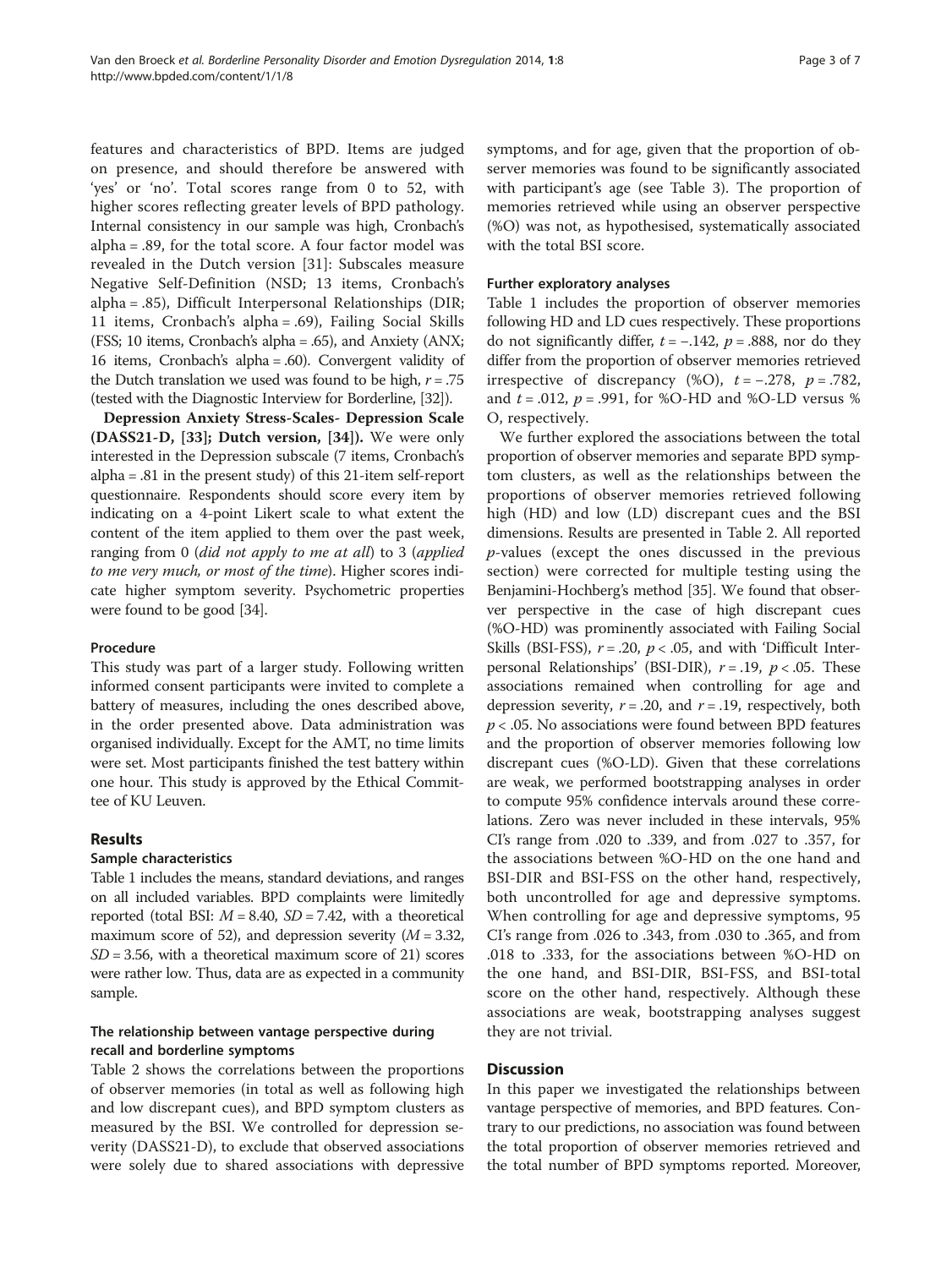<span id="page-3-0"></span>Table 1 Descriptive statistics of the measures used

|                                                                            | М     | <b>SD</b> | Range          |
|----------------------------------------------------------------------------|-------|-----------|----------------|
| Autobiographical Memory Test (AMT)                                         |       |           |                |
| % O                                                                        | 27.77 | .21       | $0.00 - 75.00$ |
| % O-HD                                                                     | 27.54 | .23       | $0.00 - 80.00$ |
| % O-LD                                                                     | 27.78 | .22       | $0.00 - 80.00$ |
| Total                                                                      | 4.11  | .74       | $1.74 - 6.00$  |
| Borderline Syndrome Index (BSI)                                            |       |           |                |
| Negative Self-Definition (NSD)                                             | 1.59  | 2.47      | $.00 - 13.00$  |
| Difficult Interpersonal Relationships (DIR)                                | 1.44  | 1.73      | $.00 - 10.00$  |
| Failing Social Skills (FSS)                                                | 2.31  | 1.97      | $.00 - 9.00$   |
| Anxiety (ANX)                                                              | 2.77  | 2.42      | $.00 - 11.00$  |
| Total                                                                      | 8.40  | 7.42      | $.00 - 40.00$  |
| Depression scale of the Depression Anxiety Stress Scales (DASS21-D), total | 3.32  | 3.56      | $0 - 17$       |

%O = proportion memories retrieved during full AMT administration using an observer perspective; %O-HD = proportion memories retrieved using an observer perspective following high discrepant AMT cues; %O-LD = proportion memories retrieved using an observer perspective following low discrepant AMT cues.

additional exploratory analyses on the association between cue discrepancy and vantage perspective revealed that equal proportions of observer memories were retrieved in response high and low discrepant cues. At first sight, these data suggest that BPD patients do not more often adopt an observer perspective during recall compared to healthy controls.

However, broadening our view to the role of cue discrepancy in relation to vantage perspective and BPD symptoms, we found that especially greater proportions of observer memories following high discrepant cues were associated with 'Difficult Interpersonal Relationships' and 'Failing Social Skills', even when we controlled for depressive symptoms and age. These findings suggest that an observer perspective would be more common in those

Table 2 Correlations between proportions observer memories in total and following high and low discrepant cues, and borderline symptoms (BSI)

|    |                |                                        |                 | $2 \quad 3$ |         | 4 5                                         | -6          |     | 8        |
|----|----------------|----------------------------------------|-----------------|-------------|---------|---------------------------------------------|-------------|-----|----------|
| 1. | % O            |                                        | $-$ .90** .88** |             | .04     |                                             | $.14$ $.17$ | .11 | .14      |
| 2. | % O-HD .90** - |                                        |                 | $.60***$    |         | $.06$ $.19*$ $.20*$                         |             | .10 | .16      |
| 3. |                |                                        |                 |             | $-0.00$ | .06                                         | .09         | .09 | .07      |
| 4. | - BSI – NSI    | .02 .05 -.02 - .64** .62** .67** .90** |                 |             |         |                                             |             |     |          |
| 5. | - BSI – DIR    | $.14$ $.19*$                           |                 |             |         | $.04$ $.52***$ - $.51***$ $.49***$ $.77***$ |             |     |          |
| 6. | BSI – FSS      | $.16 \t .20*$                          |                 |             |         | .08 .40** .36** - .53** .79**               |             |     |          |
|    | 7. $BSI - ANX$ | $\therefore$ 11                        | 09              |             |         | $.10$ $.53***$ $.34***$ $.37***$ -          |             |     | $.84***$ |
| 8. | - BSI – TOT    | .15                                    | .18             |             |         | .07 .81** .70** .69** .79**                 |             |     |          |

Depression severity and age are partialled out in the correlations beneath the diagonal.

%O = proportion observer memories retrieved during full AMT administration; %O-HD = proportion observer memories following high discrepant cues; %O-LD = proportion observer memories following low discrepant cues; BSI-NSI = negative self-image; BSI-DIR = difficult interpersonal relationships; BSI-FSS = failing social skills; BSI-ANX = anxiety; BSI-TOT = total BSI-score.

 $*p < .05, **p < .01.$ 

who are less socially skilled. However, taking a closer look into the FSS-subscale of the BSI, we discovered that these items rather refer to anxious-neurotic behaviours that are often thought to be typical for cluster C personality disorders [[4](#page-5-0)]. Example items are, e.g., "I never accomplish as much as I could", "I am afraid of anything new", "It is hard for me to make decisions", "I feel that I can not run my own life", and "I feel uneasy in crowds, such as when I am shopping or at a movie"<sup>a</sup>. We therefore conclude that, besides difficult interpersonal relationships, cluster C type behaviours, rather than failing social skills, are associated with higher proportions of observer memories. This is in line with previous findings in (recurrent) depressed patients [[6](#page-5-0)[,14,15](#page-6-0)], who are known to hold higher dispositions on Neuroticism [[36\]](#page-6-0). With respect to anxiety disorders, on the other hand, who also are considered to be more neurotic, the picture is less clear: Patients with different anxiety diagnosis differ in the perspective they adopt while retrieving memories [\[37](#page-6-0)]. In addition, since higher scores on FSS may also represent low self-

Table 3 Correlations between depression severity (DASS-D), age, proportions observer memories in total and following high and low discrepant cues

| 2<br>3                       | 4       | 5               |
|------------------------------|---------|-----------------|
|                              |         |                 |
| DASS-D<br>1.<br>$-11$<br>.04 | .04     | .02             |
| $-26*$<br>2.<br>Age<br>۰     | $-.22*$ | $-.25*$         |
| % O<br>3.<br>٠               | $.90*$  | $.88*$          |
| % O-HD<br>$\overline{4}$ .   | ۰       | $.60*$          |
| % O-LD<br>5.                 |         | $\qquad \qquad$ |

DASS-D = depression severity; %O = proportion observer memories retrieved during full AMT administration; %O-HD = proportion observer memories following high discrepant cues; %O-LD = proportion observer memories following low discrepant cues.

 $*$ *p* < .01.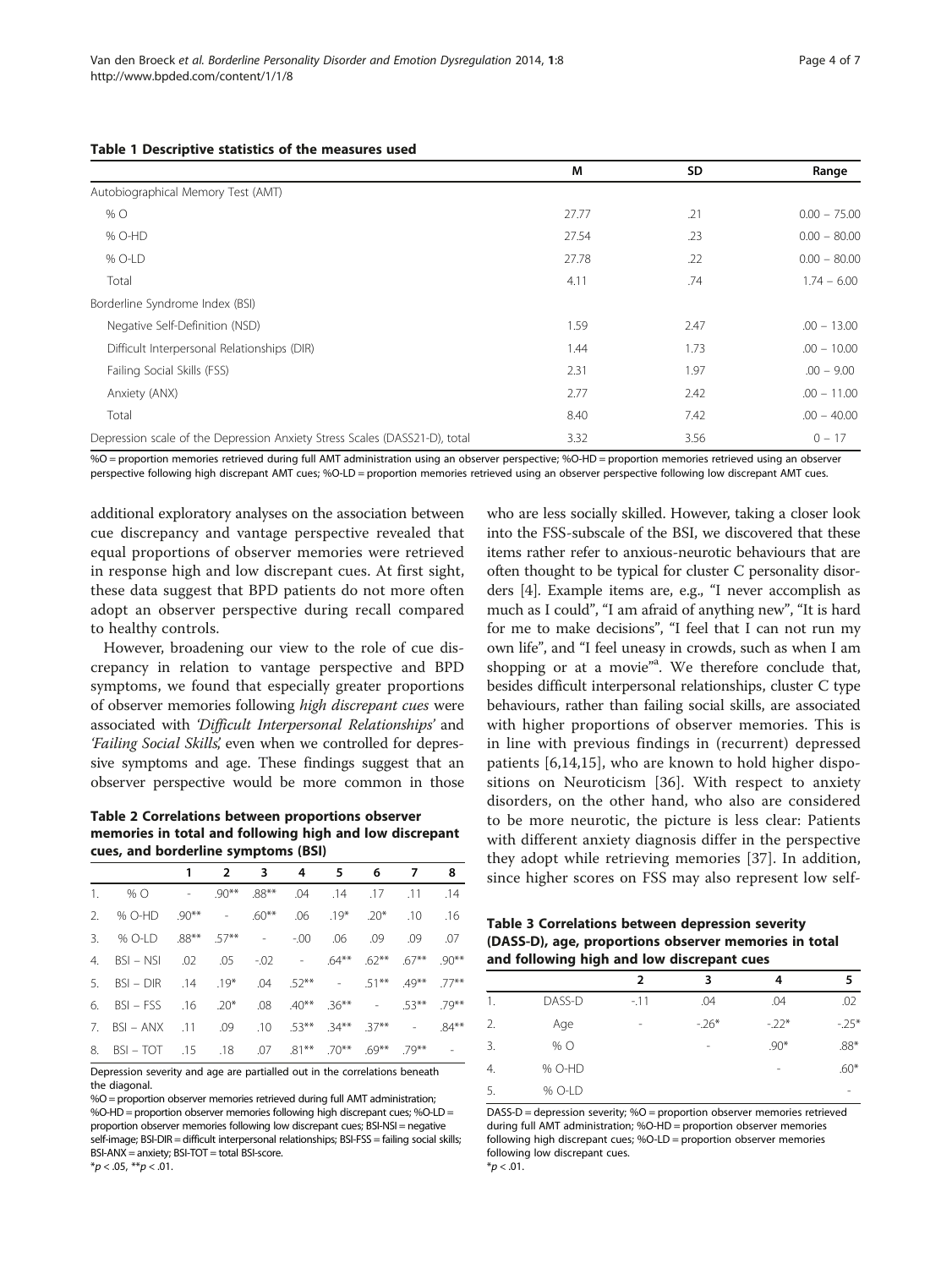esteem, our findings contradict the ones of Libby, Valenti, Pfent, and Eibach [\[38\]](#page-6-0), who found no association between self-esteem and vantage perspective during recall.

Nevertheless, these findings potentially support the idea that high discrepant information may induce a tendency to compare, which is often associated with an observer mode [\[14\]](#page-6-0). According to another line of research, high discrepant cues also complicate the retrieval of memories on the content level [[28,39-42](#page-6-0)]. Traumatised as well as (previously) depressed patients show a tendency to retrieve categories of events (e.g., 'each time I went abroad for my job') rather than memories referring to specific events that happened only once and did not take longer than one day (e.g., 'that one time in that Steak house in Toronto'). This is referred to as overgeneral memory (OGM; for an overview, see: [[1,](#page-5-0)[43](#page-6-0)]). It is assumed that resources that are used during an intentional search process are taken away in favour of processes that aim to maintain a stable self-concept whenever the risk exists that painful memories will be reactivated. Moreover, it is assumed that the recall of overgeneral memories would be facilitated when respondents are explicitly asked to retrieve memories that are consistent with self-discrepant domains [[42](#page-6-0)]. For instance, a depressed individual that is asked to retrieve a specific memory in response to the cue word 'happy', will be more likely to refer to a category of events. Together with this line of reasoning, our results seem to suggest that a threatened self-concept thus might promote both the adoption of observer memories and the retrieval of overgeneral memories.

Yet, it should be noted that these correlations are weak, only explaining up to 4% of the other variable's variance. Bootstrapping procedures, though, showed these associations are not trivial, but replications are recommended to heighten the validity of our findings.

Alternatively, broadening the view on imagery perspective to non-clinical subjects, the framework of Libby and Eibach [[13](#page-6-0)] contradicts the above mentioned theories which both suggest that an observer perspective serves a dampening function. This model is built upon the widespread idea that the self is dual-faceted: One facet considers experiential awareness, the other conceptual knowledge. Whereas the first is fed by environmental features and concrete actions related to it, the latter consists of abstract meaning structures, defining the coherence of a self over time. According to Libby and Eibach [[13](#page-6-0)], the perspective one adopts while retrieving memories, depends mainly on how one conceptualises the life event in relation to the facets of their self, and not, as hypothesised by the functional avoidance hypothesis, on the negative valence of the event for the individual. The adoption of a field perspective is assumed to address the experiential self, because this perspective evokes concrete features of a situation. An observer memory, on the

other hand, would lead people to frame that event in a broader context, e.g., one's self-beliefs, or in relation to other significant events. Difficult, self-discrepant memories are generally considered as highly relevant for one's long-term self, and are more likely to be retrieved using an observer perspective. However, memories that emphasise the continuity in one's self-concept may also be important in terms of the broader context of one's life, and may therefore also been retrieved from an observer's point of view. Moreover, the authors suggest that the adoption of an observer perspective also has the potential to intensify emotional reactions: "Third-person imagery increases emotional response relative to first-person imagery […] when the meaning of an event in the broader context of one's life evokes a stronger emotional response than does the experience of the concrete details […]. However, when considering the meaning of an event in the broader context of one's life evokes a weaker emotional response than does focusing on the concrete experience, third-person imagery should reduce emotional responses." [[13](#page-6-0)], p. 209-210. Unfortunately, our data do not allow to properly study these theoretical considerations, because we neglected to inventory the personal relevancy and/or the emotionality of the memories retrieved. We recommend that future studies would take these extra variables into account, in order to further distinguish between the possible functions of vantage perspective (dampening vs comparing vs meaning in life).

Our findings further suggest that, besides cluster C type behaviours, especially interpersonal BPD symptoms are associated with more observer memories. No clear cut explanations are available for these specific associations, although we speculate that empathy may be a key concept in attempts to clarify this relationship. Empathy, once defined as "the capacity to understand and respond to the unique affective experiences of another person" [\[44\]](#page-6-0), p. 54 is generally assumed to be beneficial for interpersonal relationships. However, in relation to BPD, Krohn [\[45](#page-6-0)] identified the so-called 'borderline empathy paradox'. The paradox refers to the combination of seemingly enhanced empathic capabilities (see [\[46](#page-6-0)] for an overview) with impaired interpersonal functioning in BPD patients. Indeed, recent findings [\[47](#page-6-0)] suggest that BPD patients have increased levels of affective empathy ('sensing another's feelings' [[48](#page-6-0)]: emotion recognition, emotional contagion) and decreased levels of cognitive empathy (perspective taking, theory of mind). More specifically, it is argued that BPD patients more intensely feel the other person's feelings (i.e., higher levels of emotional contagion), and that they miss the higher-order cognitive empathy skills to cope with these intense feelings. Additionally, the intense feelings are presumable by the same mechanisms of emotional contagion reflected in the observer, resulting in mutual personal distress. We speculate that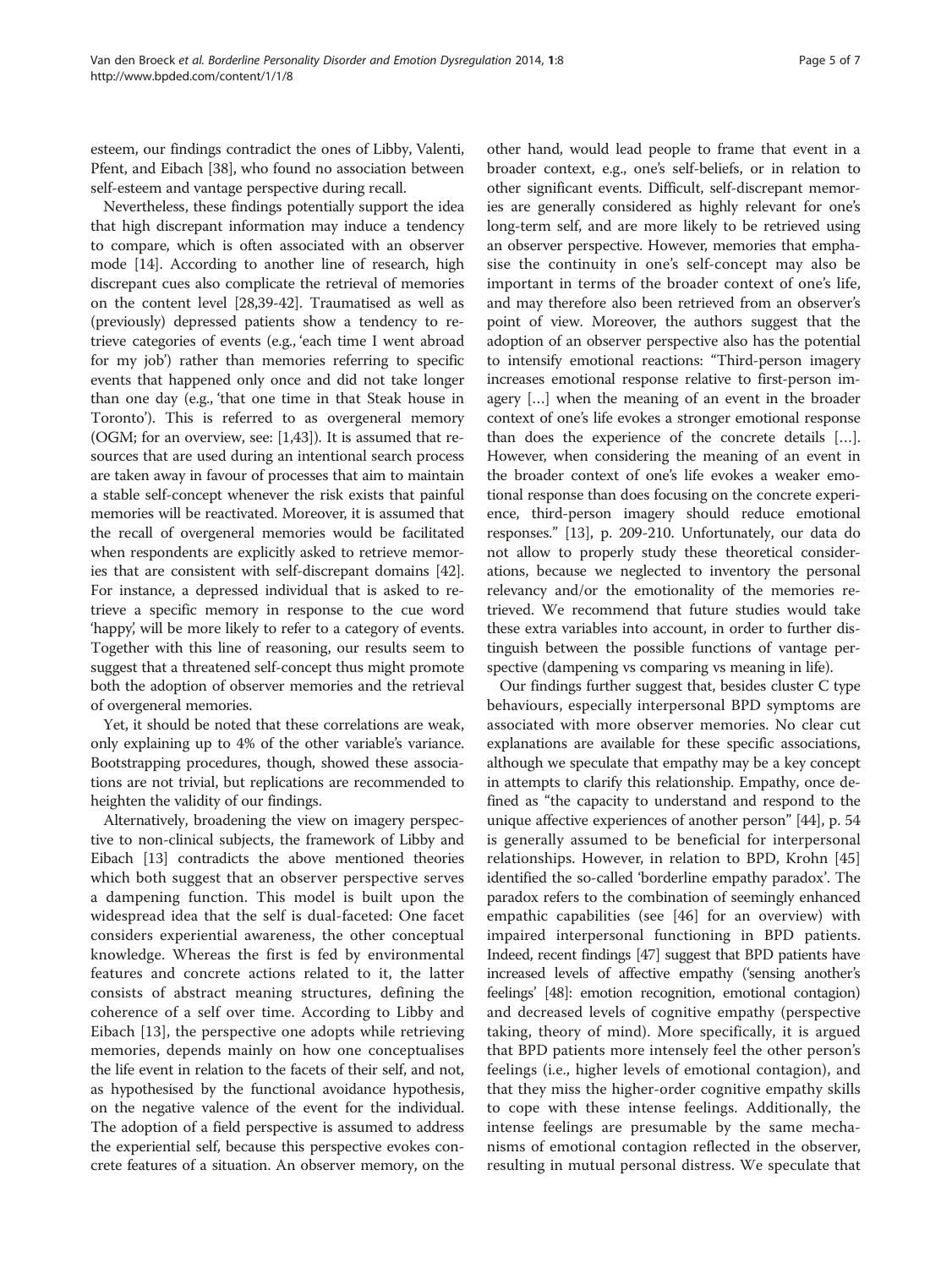<span id="page-5-0"></span>repetitive experiences of mutual personal distress would undermine the quality of the relationships. In addition, we further speculate that BPD patients, characterised by an unstable sense of self, probably eagerly tune in on all surrounded interpersonal stimuli they can find in order to create a sense of identity and safety. Their dysfunctional empathy system may be, at least in part, a maintaining element in their stable sense of self-instability. Of course, we are aware that a lot of speculations are formulated above that need further investigation. For instance, in relation to empathy, we talk about perspective taking in general, while in our and other studies vantage perspective during recall was questioned. Also, correlational research falls short in examining the causal relationships that are predicted above. Future research should try to reveal the true relations between these different kinds of imagery and all the hypothesised associations mentioned above.

Nevertheless, we underline that data were administered in a community sample, and not in a group of BPD patients. We need to be careful generalizing these (correlational) findings in our non-clinical sample to a clinical population, especially because the BSI-distributions are positively skewed and given that the associations found are weak, only explaining up to 4% of each other's variance. Furthermore, we did not collect information on other aspects that can influence the AM characteristics of interest, such as traumatic experiences, posttraumatic symptoms, and medication use. Finally, cue discrepancy was not determined on a personal level, and with disregard of the clinical sample of interest (since the cues we used were judged to be discrepant for depressed patients, and not for BPD patients). Even so, we neglected to inventory other potentially interesting autobiographical memory variables (personal relevancy, emotionality, the extent to which a recalled memory is consistent with the presented cue), of which theorizing would benefit. Future research should therefore not only investigate whether it is possible to replicate the current findings in a clinical sample of BPD patients, but should also incorporate these extra variables to test the interesting hypotheses formulated above.

Interpersonal difficulties and problems with one's selfconcept are core features of BPD, causing a great deal of the burden of patients and their surroundings. Therefore, future studies should also explore the potential connections between (lack of aspects of) empathy, social impairments, vantage point, and dissociation. It has been suggested earlier [\[49\]](#page-6-0) that dissociation is a highly defensive act in which all feelings are switched off. Rice and Rubin [\[50](#page-6-0)] suggested that vantage perspective would be more ecologically validly measured using a continuous scale, ranging from field to observer perspective. It could be hypothesised that dissociation is at the end of the scale, near observer perspective, since it can be considered the ultimate avoidance strategy. It thus would be interesting to find out how dissociative experiences relate to the quality of interpersonal experiences, and autobiographical mental imagery.

#### Conclusions

To conclude then, and notwithstanding the above mentioned limitations, our findings are the first to our knowledge to suggest that vantage perspective during retrieval may be associated with BPD symptoms when cues activate domains that are highly discrepant towards the actual self.

#### **Endnotes**

Van den Wyngaert [\[51](#page-6-0)] acknowledges that this factor mainly consists of anxious-neurotic symptoms. However, he reasoned that all these symptoms could be thought as examples or consequences of inadequate social skills. Therefore, he chose to name the scale 'Failing Social Skills'.

#### Competing interests

We declare that none of the authors have competing interests. Although personnel costs (for KVdB only) of this research have been funded by University Psychiatric Centre KU Leuven, Campus Kortenberg, Leuvensesteenweg 517, B-3070 Kortenberg, this organisation did not provide any input concerning the study design; the collection, analysis, and interpretation of the data; the writing of the report; and the decision to submit the paper for publication.

#### Authors' contributions

All authors made substantial contributions to the conception of the design, and to the interpretation of the data. JR collected the data. Analyses were done by KVdB, FR, and LC. KVdB was responsible for writing this paper. All authors read and approved the final manuscript.

#### Acknowledgements

Kris Van den Broeck is research assistent funded by the Research Foundation Flanders (Fonds Wetenschappelijk Onderzoek Vlaanderen).

#### Received: 11 October 2013 Accepted: 10 February 2014 Published: 11 June 2014

#### References

- 1. Williams JMG, Barnhofer T, Crane C, Hermans D, Raes F, Watkins E, Dalgleish T: Autobiographical memory specificity and emotional disorder. Psychol Bull 2007, 133:122–148. doi:10.1037/0033-2909.133.1.122.
- 2. Sutherland K, Bryant RA: Social problem solving and autobiographical memory in posttraumatic stress disorder. Behav Res Ther 2008, 46:154–161. doi:10.1016/j.brat.2007.10.005.
- 3. Conway MA: Memory and the self. J Mem Lang 2005, 53:594-628. doi:10.1016/j.jml.2005.08.005.
- 4. American Psychiatric Association: Diagnostic and Statistical Manual of Mental Disorders. 4th edition. Washington DC: American Psychiatric Association; 1994.
- 5. Berntsen D, Willert M, Rubin DC: Splintered memories or vivid landmarks? Qualities and organization of traumatic memories with and without PTSD. Appl Cogn Psychol 2003, 17:675–693. doi:10.1002/acp.894.
- 6. Kuyken W, Howell R: Facets of autobiographical memory in adolescents with major depressive disorder and never-depressed controls. Cognit Emotion 2006, 20:466–487. doi:10.1080/02699930500342639.
- Zanarini MC, Frankenburg FR, Hennen J, Reich DB, Silk KR: Axis I comorbidity in patients with borderline personality disorder: 6-year follow-up and prediction of time to remission. Am J Psychiatr 2004, 161:2108–2114. doi:10.1176/appi.ajp.161.11.2108.
- 8. Nigro G, Neisser U: Point of view in personal memories. Cognit Mem 1983, 15:467–482. doi:10.1016/0010-0285(83)90016-6.
- 9. Berntsen D, Rubin DC: Emotion and vantage point in autobiographical memory. Cognit Emotion 2006, 20:1193–1215. doi:10.1080/ 02699930500371190.